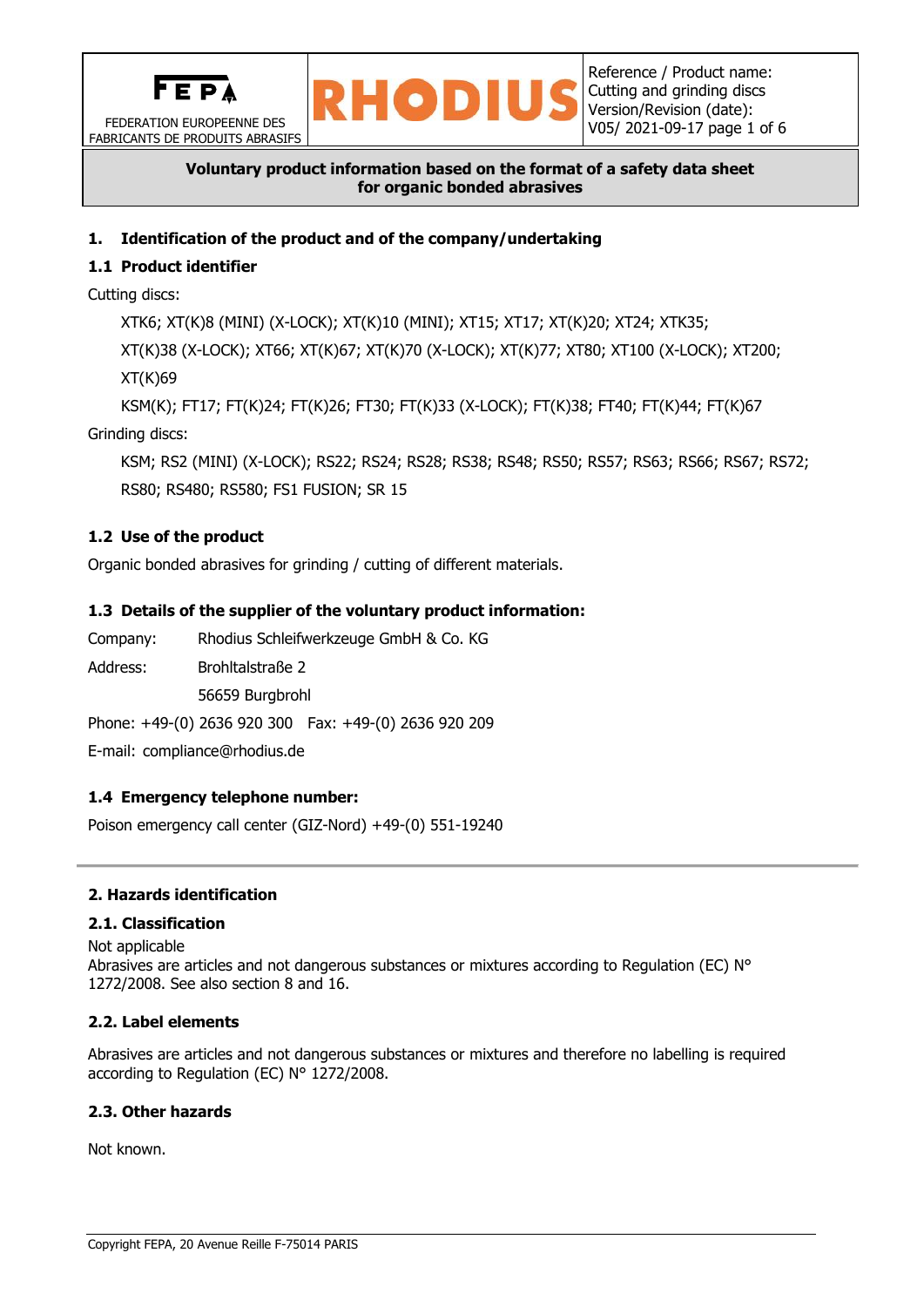

FEDERATION EUROPEENNE DES FABRICANTS DE PRODUITS ABRASIFS



## **3. Composition/information on ingredients**

The product contains the following ingredients which are classified according to Regulation (EC) Nr. 1272/2008 or for which a community occupational exposure limit value exists:

| Substance                                                  | $EC-No$   | $CAS-No$   | REACH Registration   Conc. (%)<br>N° |          | Classification acc. to Regulation (EC)<br>N° 1272/2008 (CLP) |                              |  |
|------------------------------------------------------------|-----------|------------|--------------------------------------|----------|--------------------------------------------------------------|------------------------------|--|
|                                                            |           |            |                                      |          | Hazard classes/ hazard<br>categories                         | Hazard<br>statements         |  |
| <b>CRYOLITE</b><br>(Sodium hexafluoro-<br>aluminate)       | 237-410-6 | 13775-53-6 | 01-2119511565-43                     | $0 - 20$ | Acute Tox, 4<br>STOT RE 1<br>Acute Tox, 4<br>Agu. chron. 2   | H332<br>H372<br>H302<br>H411 |  |
| <b>CRYOLITE</b><br>(Potassium<br>hexafluoro-<br>aluminate) | 237-409-0 | 13775-52-5 |                                      | $0 - 20$ | Acute Tox, 4<br>STOT RE 1<br>Acute Tox. 4<br>Aqu. chron. 2   | H332<br>H372<br>H302<br>H411 |  |
| PAF<br>(Potassium<br>aluminium fluoride)                   | 262-153-1 | 60304-36-1 | 01-2119513404-51                     | $0 - 20$ | Acute Tox, 4<br>STOT RE 1<br>Acute Tox. 4<br>Agu. chron. 2   | H332<br>H372<br>H302<br>H411 |  |
|                                                            |           |            |                                      |          |                                                              |                              |  |

(For full text of H-phrases see section 16)

### **4. First aid measures**

See also section 8 and 16.

### **4.1. Description of first aid measures**

| 4.2. Most important symptoms and effects, both acute and delayed |                                                                             |  |  |  |  |
|------------------------------------------------------------------|-----------------------------------------------------------------------------|--|--|--|--|
| Note to physician:                                               | Not available.                                                              |  |  |  |  |
| Ingestion:                                                       | Not likely, due to the form of the product; if necessary contact physician. |  |  |  |  |
| Skin contact:                                                    | No harmful effects known.                                                   |  |  |  |  |
| Eye contact:                                                     | Not possible, due to the form of the product.                               |  |  |  |  |
| Inhalation:                                                      | Not possible, due to the form of the product.                               |  |  |  |  |

Not known.

### **4.3. Indication of any immediate medical attention and special treatment needed**

Not relevant. Treat symptomatically.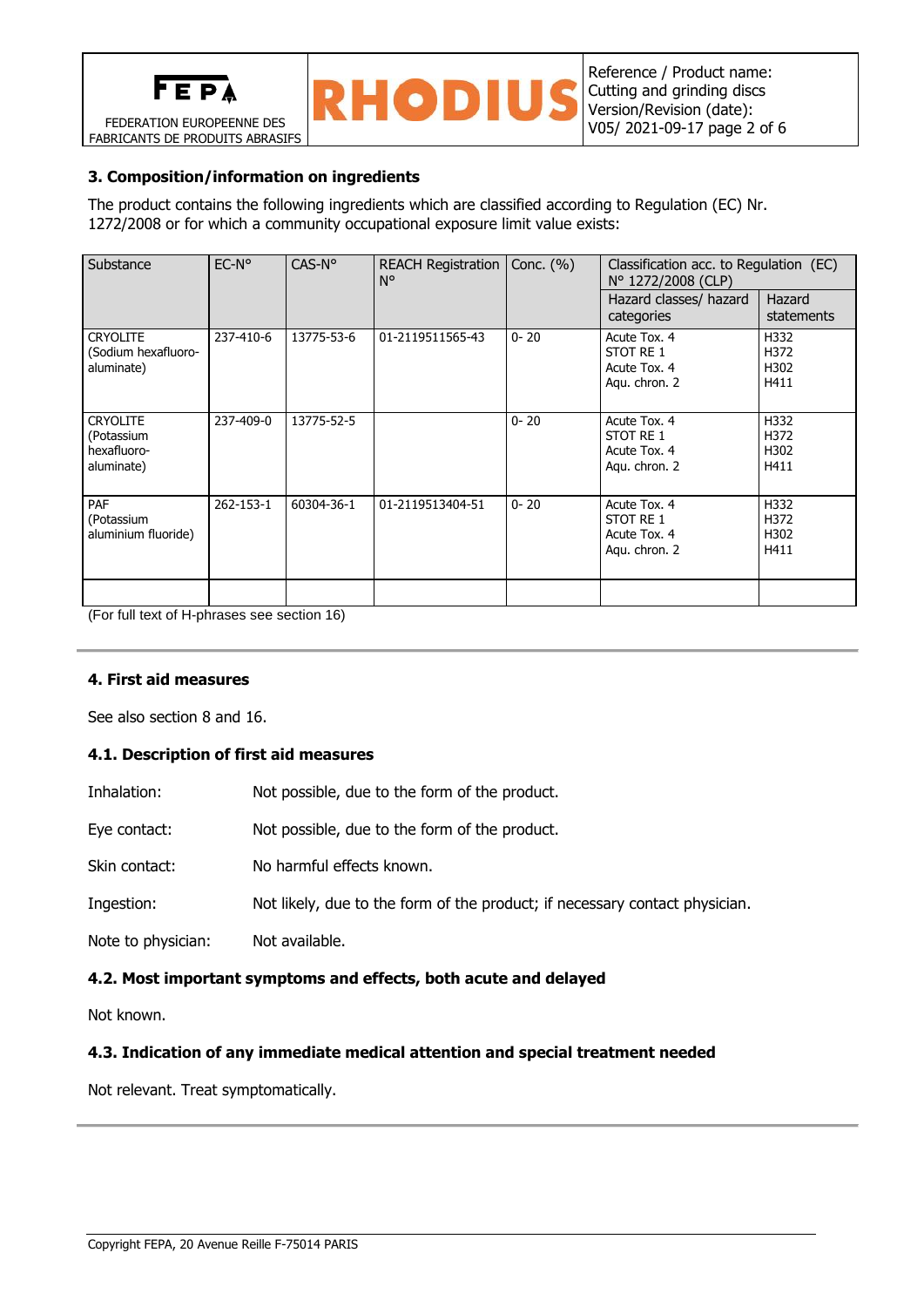





### **5. Fire fighting measures**

### **5.1. Extinguishing media**

Extinguishing media: water, foam, sand, powder or CO<sub>2</sub> as appropriate for surrounding materials.

### **5.2. Special hazards arising from the product**

Toxic fumes may occur. Use respiratory protective equipment.

### **5.3. Advice for fire fighters**

Extinguishing materials should be selected according to the surrounding area.

### **6. Accidental release measures**

Not applicable.

### **7. Handling and storage**

Follow instructions of grinding machine manufacturers and the relevant national regulations. In addition, observe the safety recommendations of the manufacturer.

### **8. Exposure controls/personal protection**

### **8.1. Control parameters**

Before grinding it is recommended to perform a risk assessment and to use personal protection equipment accordingly.

### Occupational exposure limit values and/or biological limit values

Keep exposure to the following components under surveillance (Observe also the regional official regulations):

| Limit                          |                                                            |                |            | Occupational limit value |                           |                   |                            |            |                |
|--------------------------------|------------------------------------------------------------|----------------|------------|--------------------------|---------------------------|-------------------|----------------------------|------------|----------------|
| value                          |                                                            |                |            | Long term                |                           | Short term        |                            |            |                |
| type<br>(country<br>of origin) | Substance                                                  | $EC-N^{\circ}$ | $CAS-N°$   | mg/m <sup>3</sup>        | m/m <sup>3</sup><br>(ppm) | mg/m <sup>3</sup> | ml/m <sup>3</sup><br>(ppm) | Peak limit | Source, remark |
| (D)                            | <b>CRYOLITE</b><br>(Sodium<br>hexafluoro-<br>aluminate)    | 237-410-6      | 13775-53-6 | 1,00                     |                           |                   |                            | 4,00       | <b>TRGS900</b> |
| (D)                            | <b>CRYOLITE</b><br>(Potassium<br>hexafluoro-<br>aluminate) | 237-409-0      | 13775-52-5 | 1,00                     |                           |                   |                            | 4,00       | <b>TRGS900</b> |
| (D)                            | PAF<br>(Potassium<br>aluminium<br>fluoride)                | 262-153-1      | 60304-36-1 | 1,00                     |                           |                   |                            | 4,00       | <b>TRGS900</b> |
|                                |                                                            |                |            |                          |                           |                   |                            |            |                |

Note: Hazardous dust of the workpiece material may be generated during grinding and/or sanding operations. National regulations for dust exposure limit values have to be taken into consideration.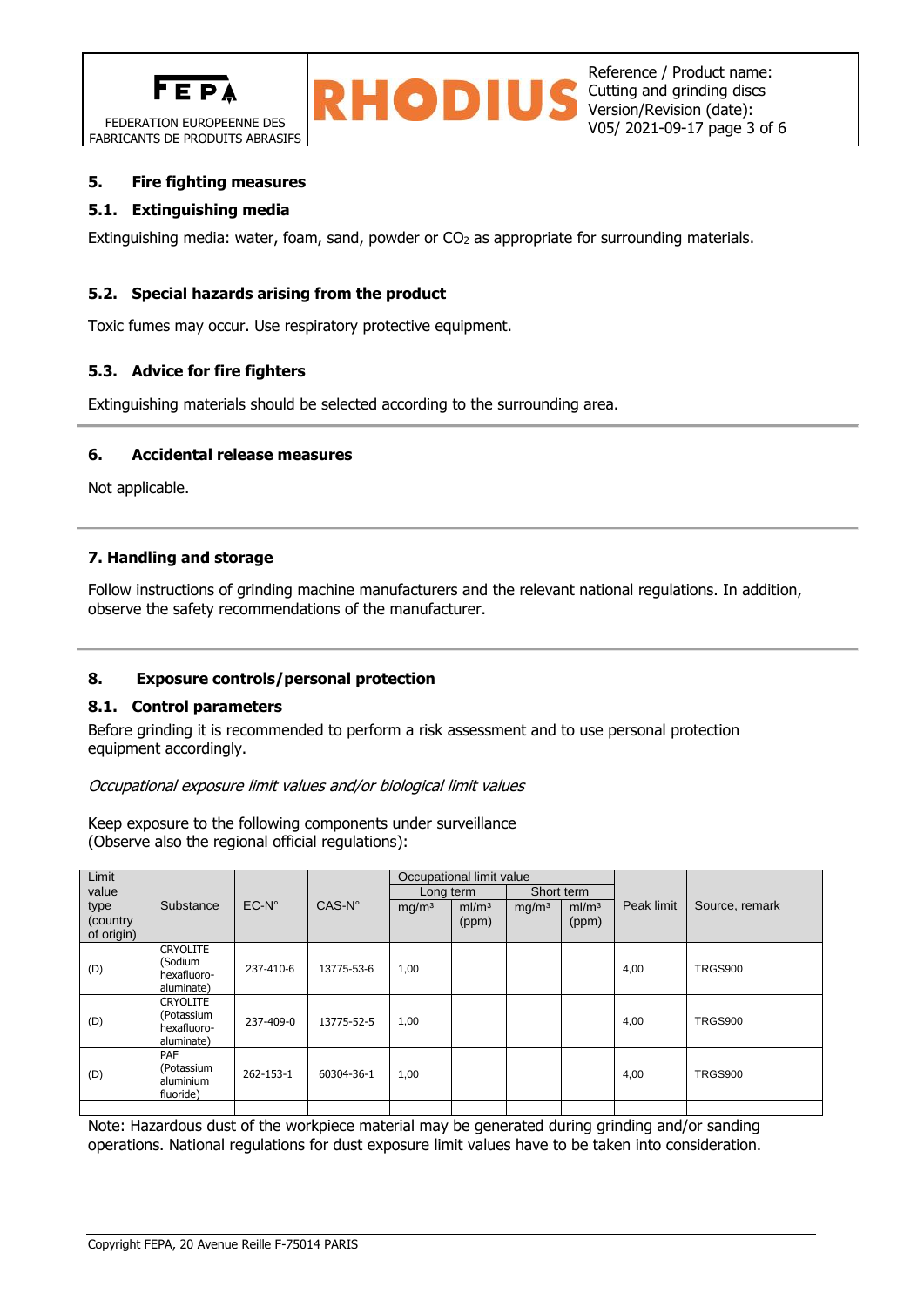



### **8.2. Exposure controls**

- 8.2.1. Individual protection measures
- 8.2.1.1. Respiratory protection: Use respiratory protective equipment (type depends on specific application and material being ground).
- 8.2.1.2. Hand protection: Wear protective gloves (type depends on specific application and material being ground).
- 8.2.1.3. Eye protection: Wear protective goggles or face shield (type depends on specific application and material being ground).
- 8.2.1.4. Hearing protection: Use hearing protection (type depends on specific application and material being ground).
- 8.2.1.5. Body protection: Use protective clothing (type depends on specific application and material being ground).

### **9. Physical and chemical properties**

### **9.1. Information on basic physical and chemical properties**

- a) Physical state: solid
- b) Colour: depending of product type
- c) Solubility in water: non indicated

### **9.2. Other information**

None.

### **10. Stability and reactivity**

### **10.1. Reactivity**

Coated Abrasives are stable when handled or stored correctly.

### **10.2. Chemical stability**

No decomposition in normal use.

### **10.3. Possibility of hazardous reactions**

No dangerous reactions known.

### **10.4. Conditions to avoid**

Coated Abrasives are stable when handled or stored correctly.

**10.5. Incompatible materials**

No dangerous reactions known.

### **10.6. Hazardous decomposition products**

At temperatures exceeding 250° C hazardous or toxic decomposition products may be generated.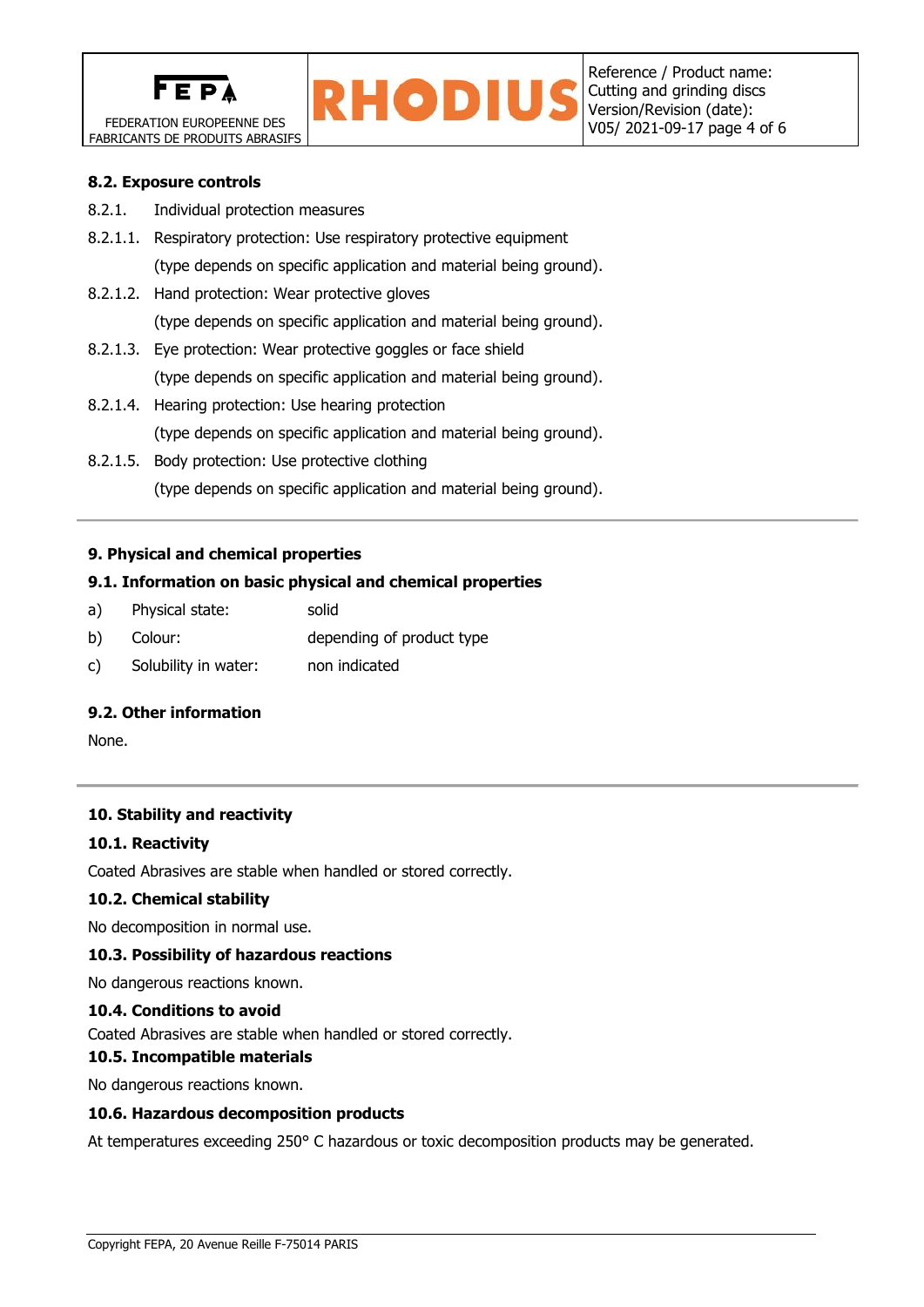

FEDERATION EUROPEENNE DES FABRICANTS DE PRODUITS ABRASIFS



## **11. Toxicological information**

## **11.1. Information on toxicological effects**

No toxicological effects if inhaled or swallowed or with eye or skin contact are known. See also section 8.

## **12. Ecological information**

### **12.1. Toxicity**

No effects known.

### **12.2. Persistence and degradability**

No biodegradable potentials known.

### **12.3. Bioaccumulative potential**

No potentials known**.**

#### **12.4. Mobility in soil**

No potentials known**.**

## **12.5. Results of PBT and vPvB assessment**

Not relevant.

### **12.6. Other adverse effects**

No effects known.

### **13. Disposal considerations**

### **13.1. Waste treatment methods**

13.1.1. Product

Follow national and regional regulations.

Due to the ingredients and properties disposal as hazardous waste (2000/532/EC), (EWC – Nr. 120120).

## 13.1.2. Packing

Follow national and regional regulations.

### **14. Transport information**

The product is not covered by international regulation on the transport of dangerous goods.